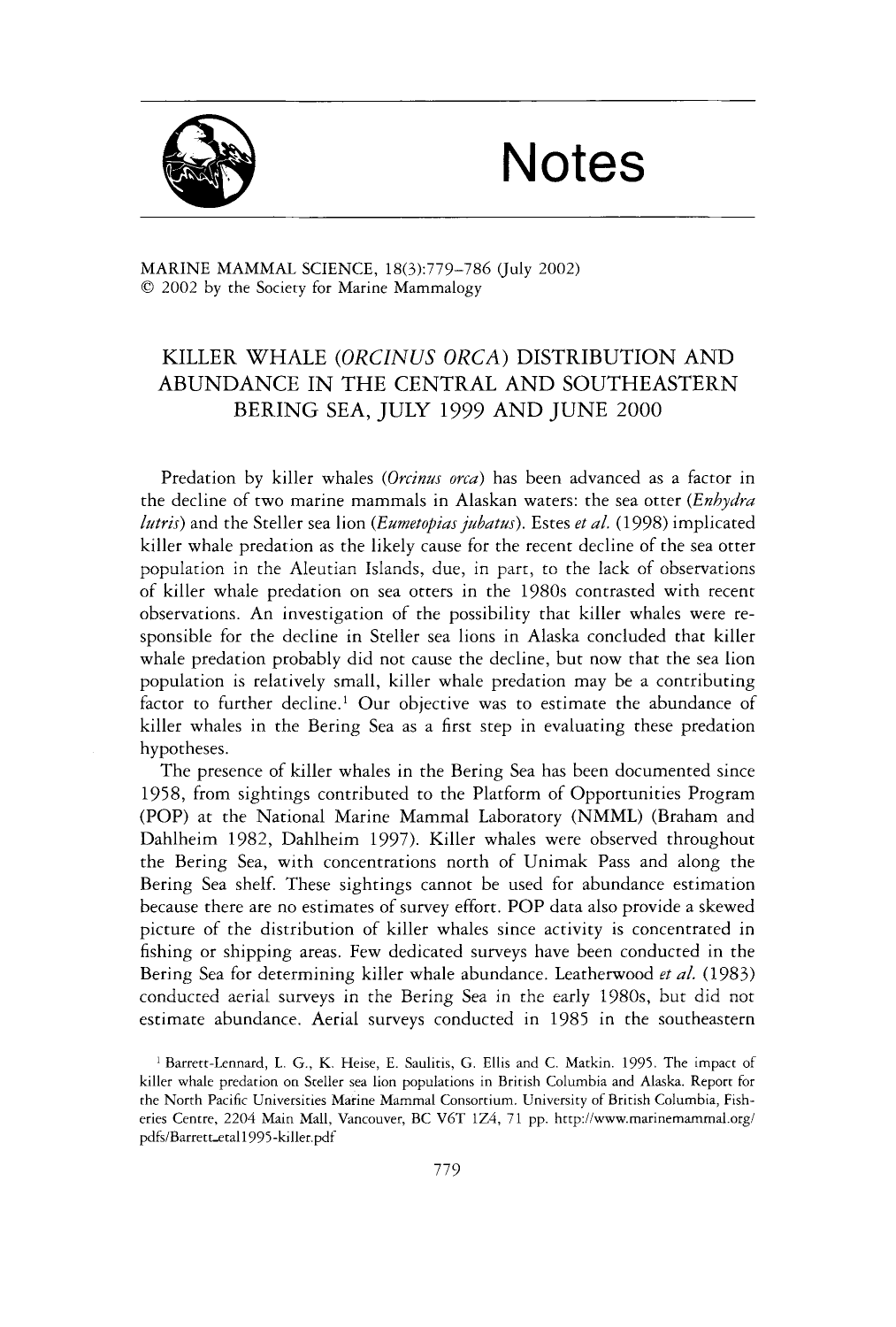Bering Sea<sup>2</sup> were separated into roughly two areas along the 165° longitude line, the North Aleutian Basin to the east and the St. George Basin to the west. An abundance estimate of 639  $\pm$  476 killer whales was calculated for the St. George Basin (uncorrected for submerged or missed animals) but abundance was not estimated for the North Aleutian Basin (which includes Bristol Bay) due to the low number of sightings. In 1992 and 1993 a total of 170 individual killer whales were photo-identified primarily along the eastern Aleutian Islands and the Bering Sea shelf from Unalaska Island to the Pribilof Islands, representing a small portion of the Bering Sea (Dahlheim 1997).<sup>3,4</sup>

We conducted line-transect surveys for cetaceans aboard an acoustic-trawl survey for walleye pollock *(Theragra chalcogramma)* on the Bering Sea shelf in July 1999 and June 2000. The trawl survey consisted of 29 north-south transect lines spaced 37 km (20 nmi) apart and proceeded from east to west scheduled in two legs: leg 1 consisted of lines  $1-18$  (Fig. 1) and leg 2 of lines 19-29 (Fig. 2). We participated in leg 2 in 1999 and leg 1 in 2000. Together, the two legs provided an opportunity to survey the central and southeastern Bering Sea shelf. Visual surveys were conducted from the flying bridge of the NOAA ship *Miller Freeman* (66 m in length) along predetermined tracklines of the acoustic pollock survey. The height of the platform was 12 m and the ship traveled at  $19-22$  km/h. In both years additional surveys were conducted for cetaceans apart from the 29 trawl survey lines. In 1999, surveys were conducted during transit to and from Dutch Harbor, in Bristol Bay, and on transect lines in waters termed the "Horseshoe Area" north of Unimak Pass (Fig. 2). The 2000 cetacean survey included part of the transit from Kodiak Island to Unimak Pass in the Gulf of Alaska (Fig. 1). Sightings from these additional surveys are referred to as "extra-effort'' sightings.

Line-transect survey protocols were used, with two observers using 25  $\times$ 150 power binoculars at port and starboard stations, and a centered data recorder. The port observer surveyed from  $10^{\circ}$  right to  $90^{\circ}$  left of the trackline and the starboard observer surveyed 10" left to 90" right of the trackline. The recorder scanned the entire 180° area forward of the ship, using Fujinon<sup>5</sup> 7  $\times$  50 reticled binoculars to confirm sightings. The ship's global positioning system (GPS) unit interfaced with a portable computer at the recorder's station. The date, time, and position of the vessel were automatically entered into the

<sup>2</sup> Brueggeman, J. J., G. A. Green, R. A. Grotefendt and D. G. Chapman. 1987. Aerial surveys of endangered cetaceans and other marine mammals in the northwestern Gulf of Alaska and southeastern Bering Sea. Report on Contract No. 85-ABC-00093. Minerals Management Service and NOAA Office of Oceanography and Marine Assessment, Alaska Office (OCSEAP Research Unit 673), 949 East 36th Ave, Anchorage, AK 99508, 129 pp.

Dahlheim, M. E., and J. M. Waite. 1993. Abundance and distribution of killer whales *(Orcinus orca)* in Alaska in 1992. Annual Report for 1992 to the Office of Protected Resources, NMFS, NOAA, 1335 East-West Highway, Silver Spring, MD 20910, 29 pp.

<sup>4</sup> Dahlheim, M. E. 1994. Abundance and distribution of killer whales, *Orcinus orca*, in Alaska, 1993. Annual Report for 1991 to the Office of Protected Resources, NMFS, NOAA, 1335 East-West Highway, Silver Spring, MD 20910, 18 pp.

Reference to trade names does not constitute endorsement by the National Marine Fisheries Service.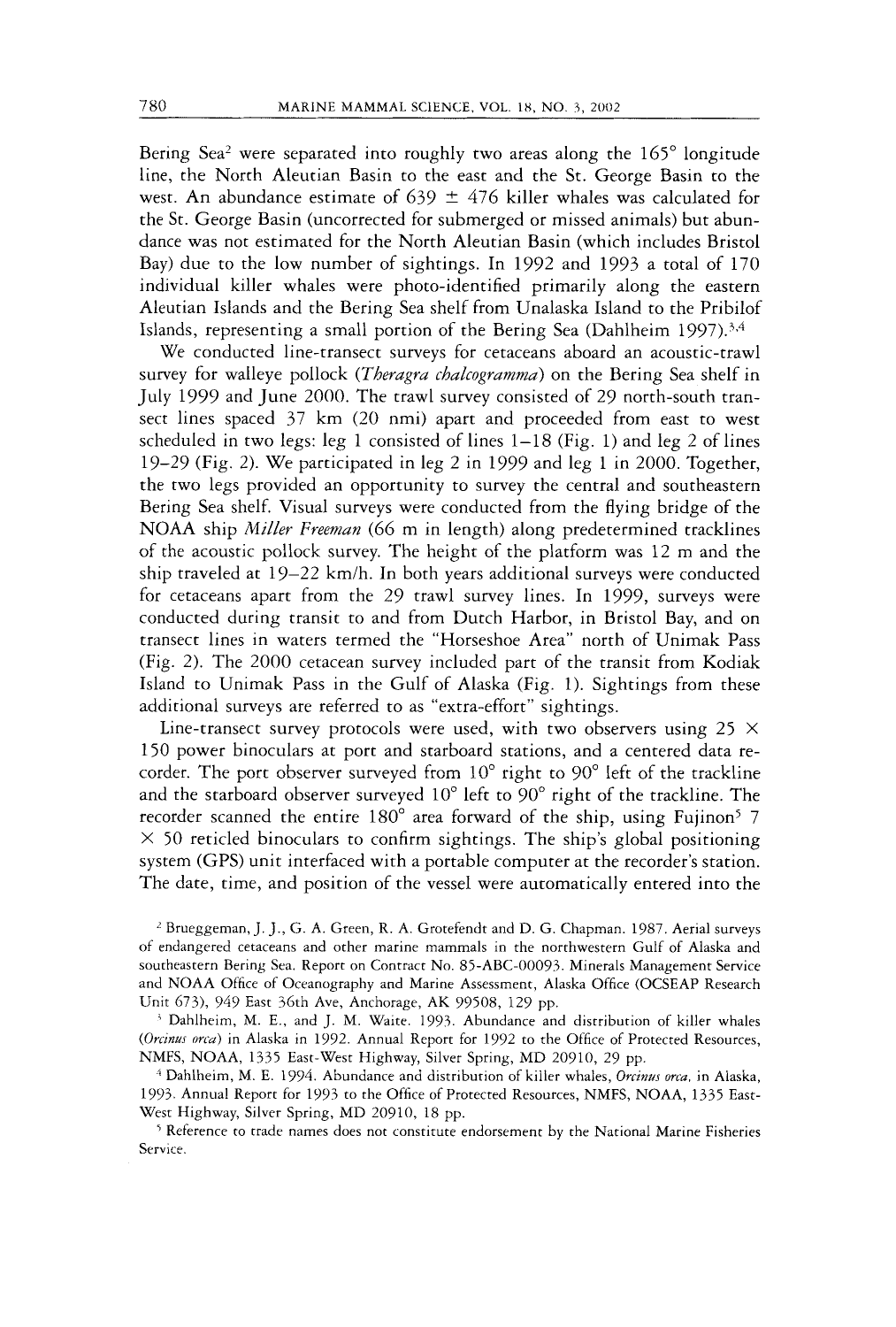

*Figure 1.* Completed trackline and killer whale sightings for the 2000 cetacean survey during walleye pollock trawl survey.

survey program every 10 min and whenever data were entered by the recorder. At the start of each trackline, waypoints, observer positions, and environmental conditions were entered. Environmental conditions included sea state (Beaufort scale), weather (rain, fog, no rain or fog, both rain and fog), and, for each observer, visibility (an overall determination from excellent to unacceptable of how each observer judged sighting conditions; in 2000 only), and glare (no glare, minor glare, extreme glare, or reflective glare where there is no direct glare but the surface of the water has a foil-like reflection). Species, vertical distance (taken from reticles in the binoculars), angle relative to the ship's heading (from an angle ring on the binocular mount), and group size were recorded for each sighting. In 1999 the observers did not rotate. In 2000 the observers rotated positions every 30 min during a 2-h shift, followed by a *30*  min break. In both years, the survey was suspended when the ship stopped for fishing operations, during inclement weather (fog or Beaufort > *5),* and when light levels were too low for efficient observations.

Data were divided into three strata: the 1999 central Bering Sea shelf, the 2000 southeastern Bering Sea shelf, and the additional surveys from both years (transits and the "Horseshoe Area"). Sightings were then grouped into three types: on-effort sightings made under survey protocol along the trawl survey lines on the central and southeastern Bering Sea shelf, extra-effort sightings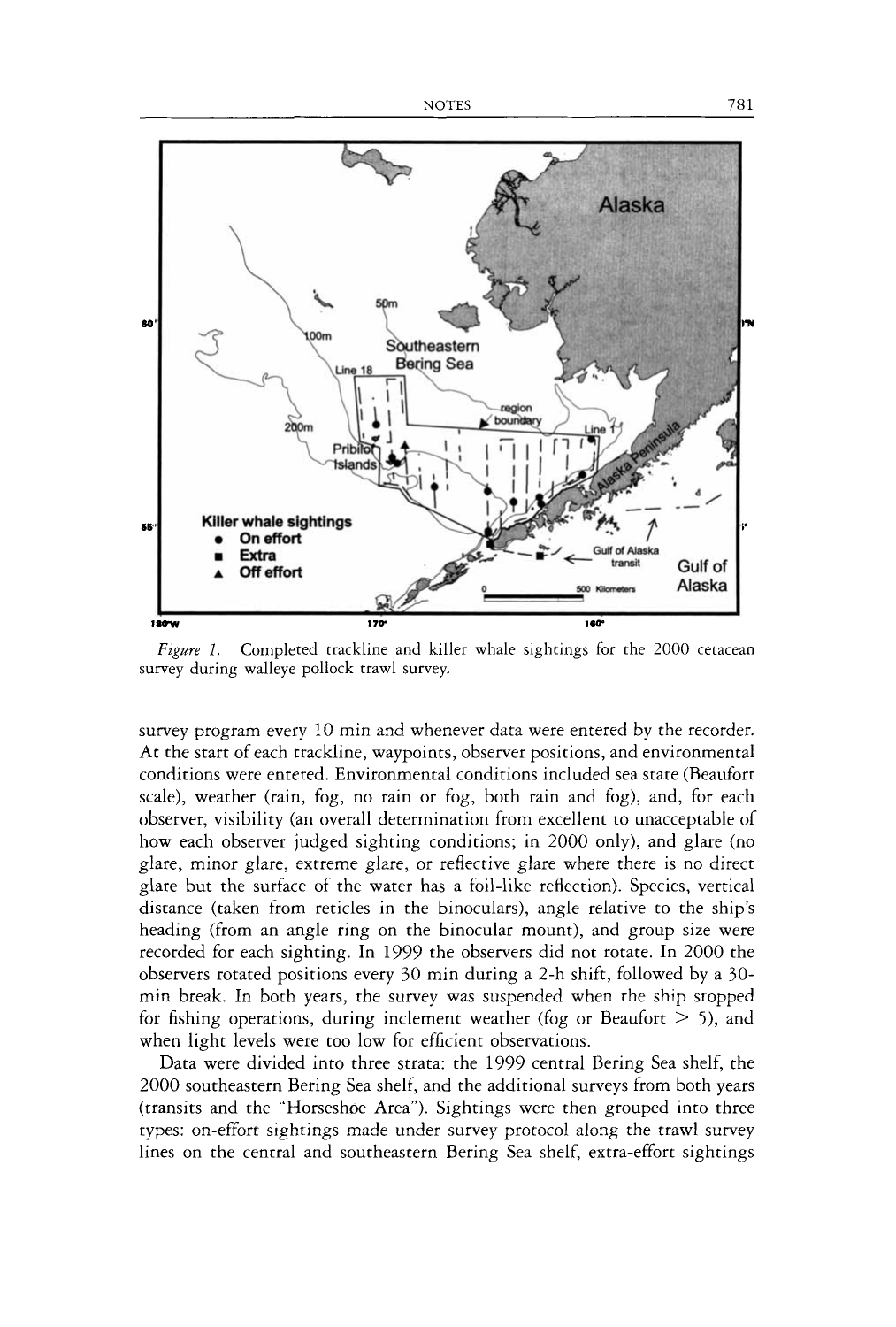

*Figwe 2.* Completed trackline and killer whale sightings for the 1999 cetacean survey during walleye pollock trawl survey.

made under survey protocol during the additional surveys, and off-effort sightings that did not occur under survey protocol. The additional surveys were not included as effort in the abundance estimates, but perpendicular distances from extra-effort sightings were included for determination of the detection function. Off-effort sightings were only used to depict distribution.

The kilometers of trackline covered in each Beaufort sea state and average killer whale perpendicular distance were examined for each strata. Since the average survey conditions in each strata were similar, a pooled detection curve and effective strip width were estimated using sightings from all strata. Killer whale group size, density, and abundance were estimated for 1999 and 2000 separately. The abundance for strata  $i$ ,  $N_{ij}$  was calculated as:

$$
N_i = \frac{n_i f(0) \bar{s}_i A_i}{2L_i}
$$

where  $A_i$  is the size of the study area  $i, \bar{s}$  is the average number of whales per useable on-effort sighting in strata  $i$ ,  $n_i$  is the number of useable on-effort sightings in strata  $i$ ,  $f(0)$  is the probability density function of sighting distances from the trackline evaluated at zero distance, and *L,* is the total length of the useable effort segments in strata *i.* Analyses were conducted using the program DISTANCE (Thomas *et a/.* 1998). The study area was defined as the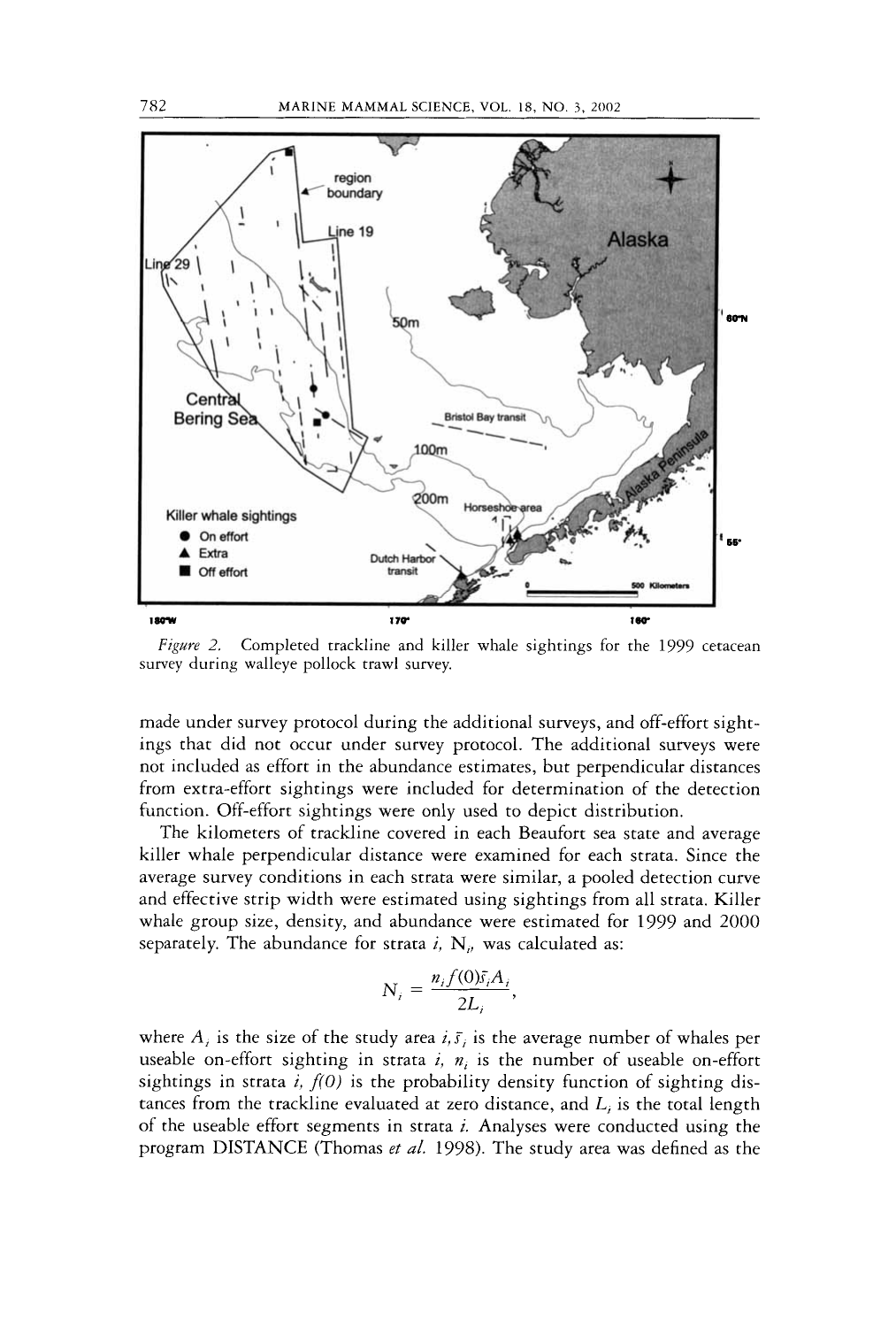area enclosed by a boundary 10 km beyond the limits of the survey tracklines (the approximate viewing extent of the observers), calculated as  $196,885$  km<sup>2</sup> in 1999 and 158,561 km<sup>2</sup> in 2000 using ArcView<sup>TM</sup> (3.1).

A radial sighting distance for each sighting was calculared using the reticle reading and the height of the platform as in Lerczak and Hobbs (1998). The perpendicular distance between a sighting and the trackline was estimated as the product of the radial distance to sightings and the sine of the radial angle of the sighting. For estimating abundance, perpendicular distances were truncated at 7 km from the trackline as 19 of the 20 useable sightings were within this range and the 20th was at 11.24 km. Perpendicular sighting distances were grouped into five bins such that the first three bins were 1.0 km wide and the remaining bins were 1.5 km wide. Wider bin widths were chosen farther from the trackline because measurement error increases with distance from the trackline. However, four bins 1.75 km wide, as well as a variety of other binning structures, produced comparable results. The probability of sighting with respect to perpendicular distance from the trackline was modeled using the uniform and half-normal key functions, with either the cosine or simple polynomial series expansion, and the hazard rate key function, with either the cosine or Hermite polynomial series expansion. Akaiki's Information Criteria (AIC) were used to determine both the number of expansion terms and the best-fit of the six models. The strip width was estimated as twice the integral of the detection function  $(g(x))$  evaluated from the trackline to the truncation point.

Tracklines began and ended whenever there was a significant shift in survey effort as indicated by changes in sighting conditions (visibility, Beaufort sea state), personnel, or vessel speed and direction. Because of the limitations of the survey, data were not collected and estimates were not corrected for animals missed on the trackline (perception bias) or animals submerged when the ship passed (availability bias), and thus *g(0)* is assumed to be 1. Estimates were also not corrected for responsive movement (avoidance of or attraction to the survey vessel). The potential magnitude of these biases are unknown but are not expected to be large since killer whales surface frequently and are relatively conspicuous cetaceans.

Because smaller groups are less likely to be seen farther from the trackline than larger groups, mean group size can be positively biased. To avoid this potential positive bias, expected group size was computed as the regression of the log of the observed group sizes on the detection probability, unless the regression was not significant. Because this bias has been shown to occur in other data sets, a significance level of 0.15, rather than 0.05, was used to increase the probability of capturing any signal of smaller groups not seen farther from the trackline.

In 1999 the cruise began and ended in Dutch Harbor, Alaska, and extended from 5 July through 5 August 1999. A total of 1,761 km of trackline were surveyed in the central Bering Sea, and *609* km were surveyed during transit and in the Horseshoe area. In 2000 the survey began in the Gulf of Alaska, west of Kodiak Island and ended at Dutch Harbor, Alaska, extending from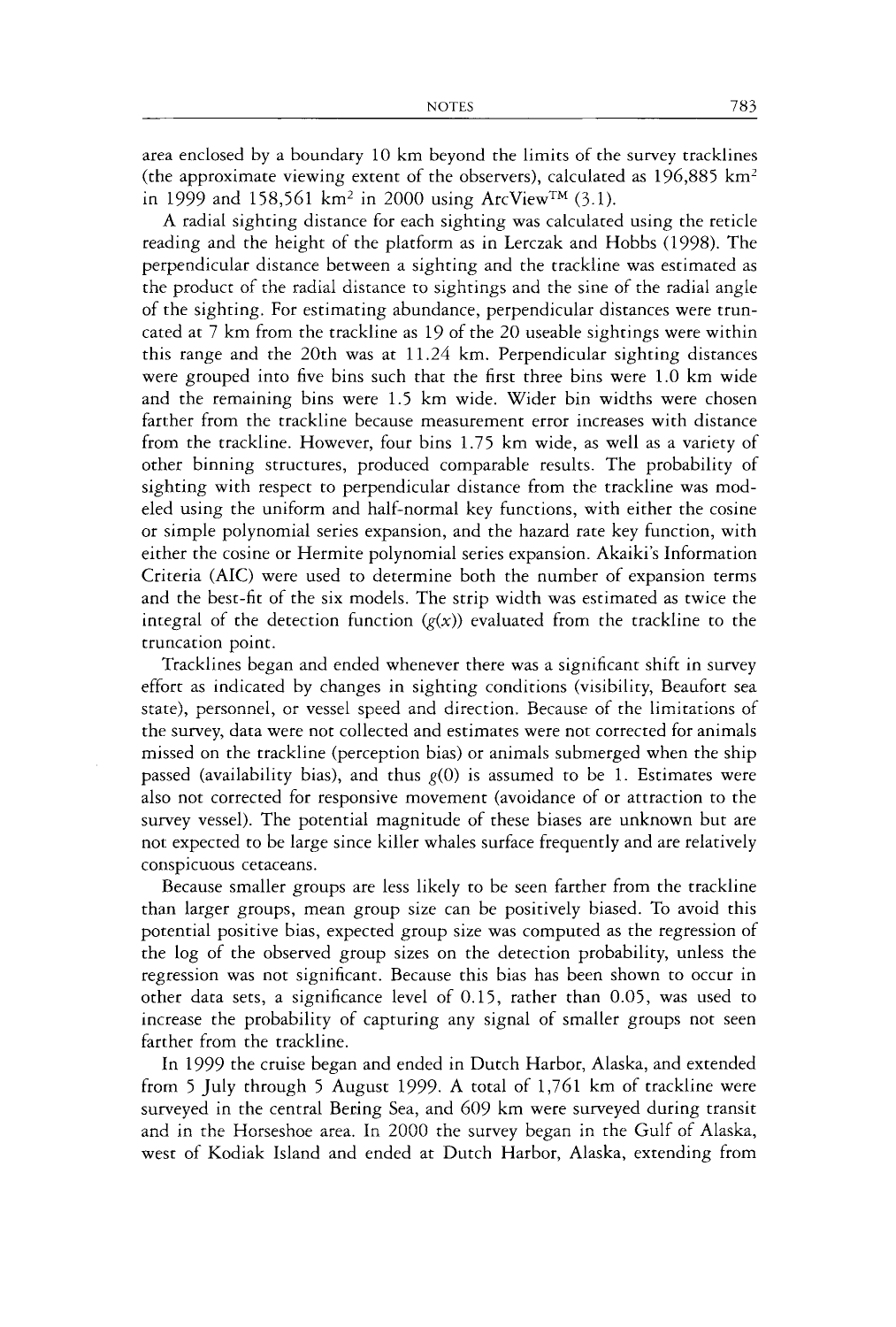

*Figwe 3.* Distribution of perpendicular distances for killer whales sighted under survey protocols in 1999 and 2000 with the detection function  $[G(x)]$  fit as a uniform key function with one cosine series expansion term.

10 June to 3 July 2000. A total of 2,194 km of trackline was surveyed in the southeastern Bering Sea and 401 km surveyed during transit. In 1999 there were only two on-effort killer whales sightings in the survey region, four extraeffort sightings in the Horseshoe and Dutch Harbor transit area, and two offeffort sightings (Fig. 2). In 2000 there were 11 on-effort sightings in the survey region, two extra-effort sightings in the Gulf of Alaska transit, and one off-effort sighting (Fig. 1).

With a truncation distance of 7.0 km (Fig. *3),* the best-fit model for the detection curve was the uniform key function with one cosine series expansion term (AIC =  $64.32$ , goodness-of-fit chi-square test probability = 0.94). In 1999 and 2000 the expected group size was computed as the average of the observed group sizes because there were only two sightings in 1999 and the regression of the log of the group size on the detection probability was not significant in 2000.

The estimated abundance of killer whales on the southeastern Bering Sea shelf in 2000 was 391 (95%  $CI = 171-894$ ) (Table 1). It is difficult to compare this estimate to the 1985 aerial survey estimate of 639 (95% CI = 163-1,115) killer whales in the St. George Basin2 since the 1985 area is only a portion of our southeastern Bering Sea shelf area. In addition, neither estimate has been corrected for missed or submerged animals, and the correction factors are likely to be different for aerial and shipboard surveys. Although the 1985 point estimate is greater than our 2000 estimate, the confidence intervals for the 1985 estimate encompasses the confidence interval for our 2000 estimate. Because there were only two on-effort sightings on the central Bering Sea shelf in 1999, abundance was not estimated for this strata.

Most killer whales were seen near the Alaska Peninsula and the Pribilof Islands, with scattered sightings along the 100-m depth contour (Fig. 1, 2). Sightings were scattered throughout the longitudinal range of 174"W to 160"W and there were no sightings west of longitude 174"W, suggesting that killer whales may be more numerous in the waters of the southeastern Bering Sea shelf than the central Bering Sea shelf. This distribution pattern is contrary to that found on aerial surveys of the southeastern Bering Sea in 1985 where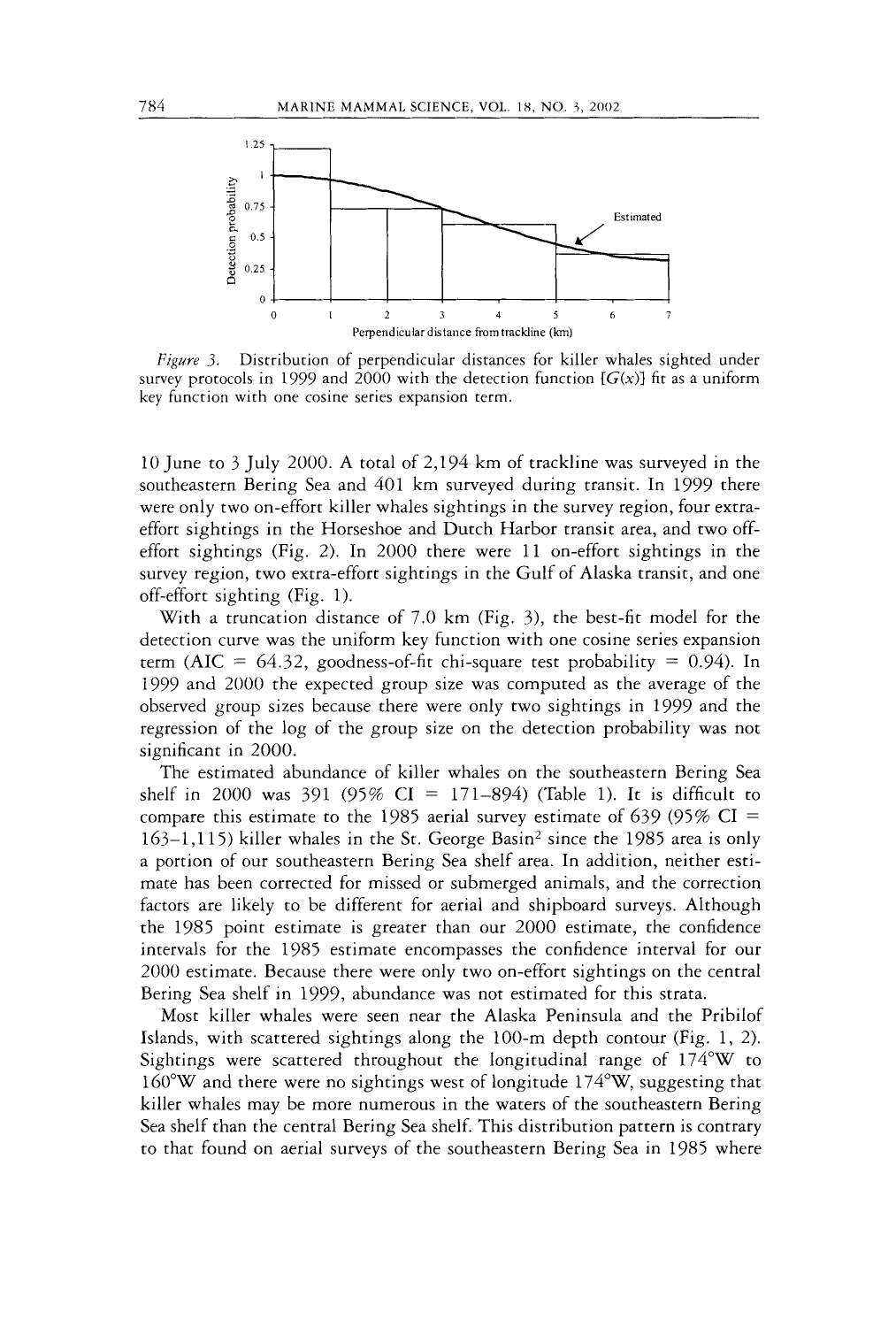|                                                                                                        | Point                                               | Standard                       | %                    | 95% Confidence<br>interval     |                               |
|--------------------------------------------------------------------------------------------------------|-----------------------------------------------------|--------------------------------|----------------------|--------------------------------|-------------------------------|
|                                                                                                        | estimate                                            | error                          | $\rm{CV}$            | (Lower)                        | (Upper)                       |
| Combined data for detection function                                                                   |                                                     |                                |                      |                                |                               |
| Number of sightings<br>Truncation distance (km)<br>Effective strip width (km)                          | 19<br>7<br>4.6                                      | 0.9                            | 20                   | 3.1                            | 7.0                           |
| 1999 central Bering Sea shelf <sup>a</sup>                                                             |                                                     |                                |                      |                                |                               |
| Number of sightings<br>Length of trackline (km)<br>Area $(km2)$<br>Sighting rate<br>Average group size | $\overline{2}$<br>1,761<br>196,885<br>0.0011<br>5.0 | 0.0008<br>4.0                  | 67<br>80             | 0.0003<br>1                    | 0.038<br>38,037               |
| 2000 southeastern Bering Sea shelf                                                                     |                                                     |                                |                      |                                |                               |
| Number of sightings<br>Length of trackline (km)<br>Area $(km2)$                                        | 11<br>2,194<br>158,561                              |                                |                      |                                |                               |
| Sighting rate<br>Average group size<br>Estimated density<br>Estimated abundance                        | 0.0050<br>4.5<br>0.0025<br>391                      | 0.0013<br>1.3<br>0.0011<br>168 | 25<br>28<br>43<br>43 | 0.0031<br>2.4<br>0.0011<br>171 | 0.0082<br>84<br>0.0056<br>894 |

| <i>Table 1.</i> Killer whale abundance estimate and related parameters. |
|-------------------------------------------------------------------------|
|-------------------------------------------------------------------------|

"Due to low number of sightings, abundance and density were not calculated for 1999 on the central Bering Sea shelf.

sightings occurred only between  $167^{\circ}$ W and  $163^{\circ}$ W.<sup>2</sup> However, because killer whales are highly mobile one would not expect the distribution to be entirely consistent among years.

Two types of killer whales have been distinguished in the Pacific Northwest, including coastal waters of Washington, British Columbia, and southern Alas**ka** (Bigg *et al.* 1990, Morton 1990, Barrett-Lennard *et al.* 1996, Ford *et al.*  1998): resident-type whales, which primarily eat fish, and transient-type whales, which primarily eat mammals. The abundance estimate and distribution patterns presented here likely include both types. Long-term photoidentification studies coupled with genetic analyses will be necessary to distinguish killer whale types for determining what fraction of the killer whale population might contribute to the decline of sea otters and Steller sea lions.

## **ACKNOWLEDGMENTS**

We thank Mike Newcomer, Todd Pusser, and Lori Mazzuca for their expertise and dedication during long hours of visual survey. Todd Pusser also acted as Lead Scientist during the 1999 survey. We thank Gary Stauffer (NMFS/RACE) who supported our efforts by providing ship access. The flexibility and assistance of the captain and crew of the NOAA ship *Miller Freeman* contributed to the success of the research. Neal Williamson and Bill Karp, Chief Party Scientists, allowed diversions from the pollock survey for data confirmation. Thanks are extended to all of the RACE/MACE scientists